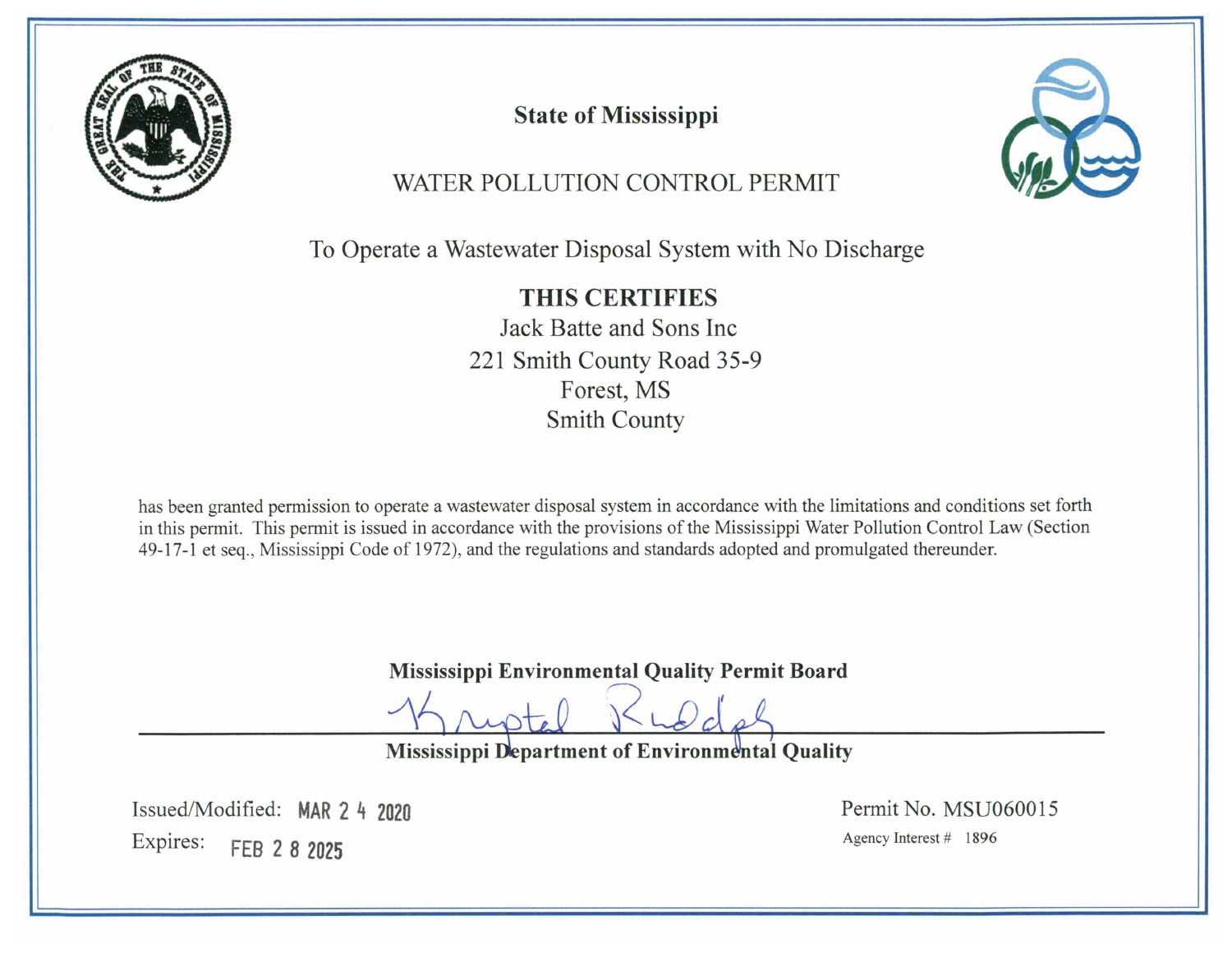### **Table of Contents**

| <b>Other Relevant Documents:</b> |  |
|----------------------------------|--|
| Form 2S, Cover Letter.           |  |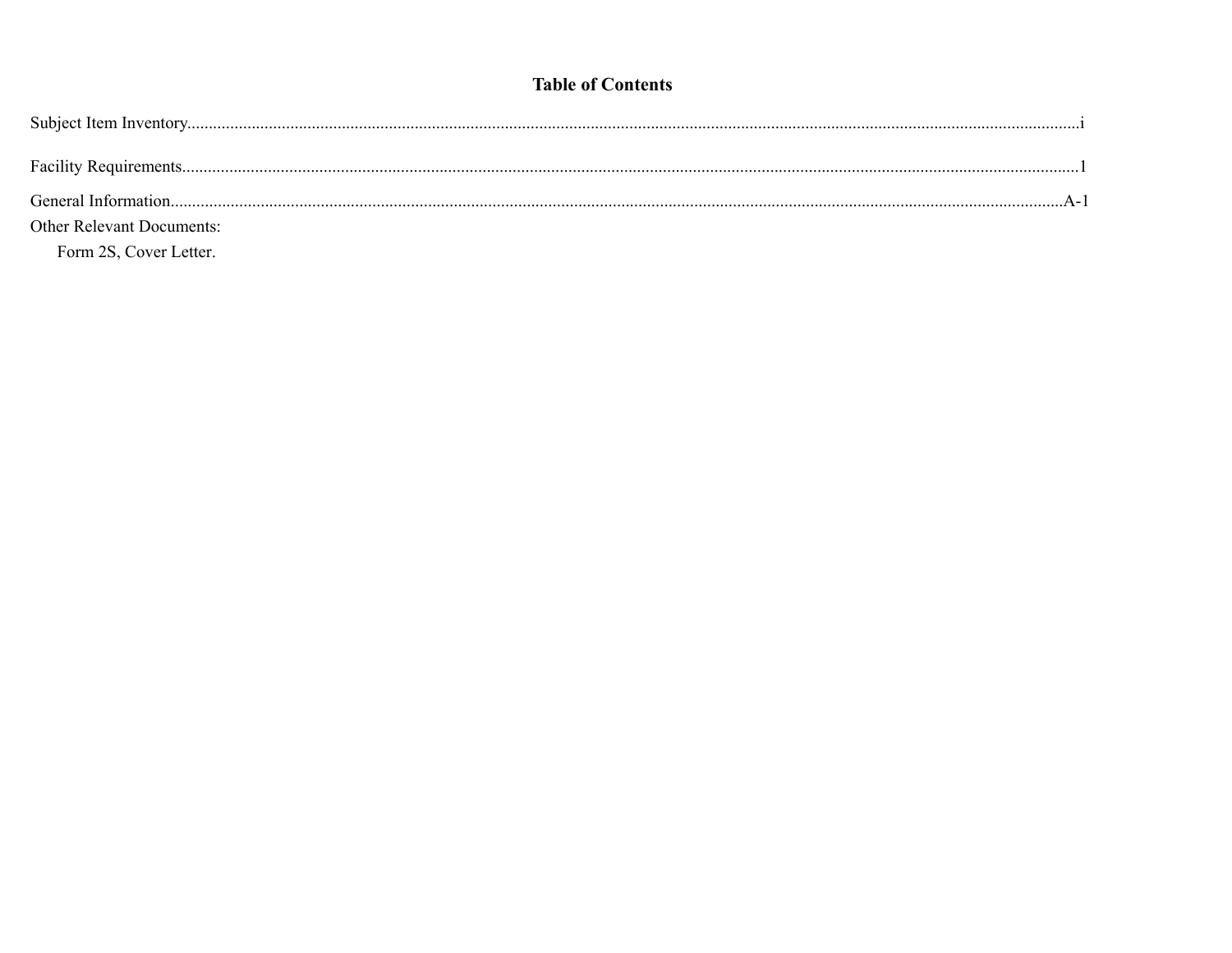#### **To Operate a Wastewater Disposal System with No Discharge** Permit Number:MSU060015 Activity ID No.: PER20200001 Jack Batte and Sons Inc Subject Item Inventory

# **Subject Item Inventory:**

| ID                | Designation   | Description                            |
|-------------------|---------------|----------------------------------------|
| AI1896            | 1896          | Pine Lumber Mill                       |
| RPNT5             | MSU060015-001 | Equipment Washing Recirculation System |
| RPNT <sub>6</sub> | MSU060015-002 | Kiln Condensate System                 |

| <b>KEY</b>                            |                                                |
|---------------------------------------|------------------------------------------------|
| $ACT = Activity$                      | $AI = Agency Interest$                         |
| $AREA = Area$                         | $CAFO =$ Concentrated Animal Feeding Operation |
| $\text{CONT} = \text{Control Device}$ | $EQPT = Equipment$                             |
| $IA = Insignificant Activity$         | $IMPD = Important$                             |
| $MAFO = Animal Feeding Operation$     | $PCS = PCs$                                    |
| $RPNT = Release Point$                | $TRMT = Treatment$                             |
| $WDPT = Without$                      |                                                |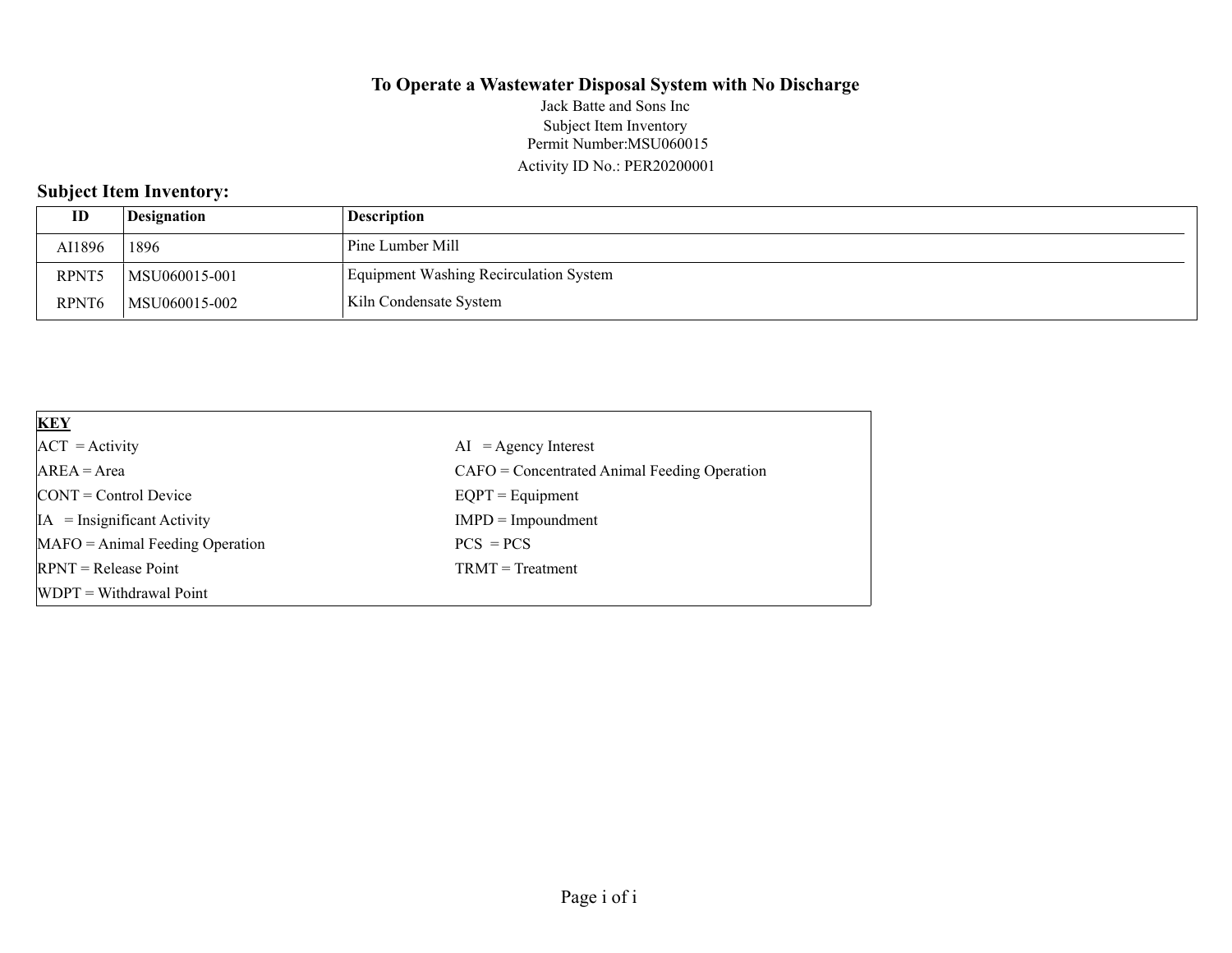Jack Batte and Sons Inc Facility Requirements Permit Number:MSU060015 Activity ID No.: PER20200001

### **AI0000001896 (1896) Pine Lumber Mill:**

Limitation Requirements:

| Condition<br>No. | Parameter | Condition                                                                                                                                                                                                                                                                                  |
|------------------|-----------|--------------------------------------------------------------------------------------------------------------------------------------------------------------------------------------------------------------------------------------------------------------------------------------------|
| $L-1$            |           | KILN CONDENSATE SYSTEM                                                                                                                                                                                                                                                                     |
|                  |           | 1. The kiln condensate system shall be operated as a no discharge system for the disposal of kiln condensate and wet bulb water<br>by means of evaporation in the kiln condensate evaporation pit.                                                                                         |
|                  |           | 2. The kiln condensate evaporation pit shall be operated in a manner which maximizes freeboard and maintains a minimum of<br>two feet of freeboard in the evaporation pit.                                                                                                                 |
|                  |           | EQUIPMENT WASHDOWN SYSTEM                                                                                                                                                                                                                                                                  |
|                  |           | 1. The equipment washdown system shall be operated as a no discharge system for the disposal of wastewater generated by<br>equipment washdown.                                                                                                                                             |
|                  |           | 2. The system shall be operated as in the application by passing any wastewater generated by equipment washdown through an<br>oil/water separator followed by the evaporation pond where water will be evaporated or recycled back to the equipment<br>washdown system.                    |
|                  |           | 3. A minimum of two feet of freeboard shall be maintained in the evaporation pond by properly disposing of any excess<br>watewater. The permittee shall record daily the freeboard in the evaporation pond in a log book available for inspection by DEQ<br>personnel. [WPC-1 Chapter One] |

Page 1 of 14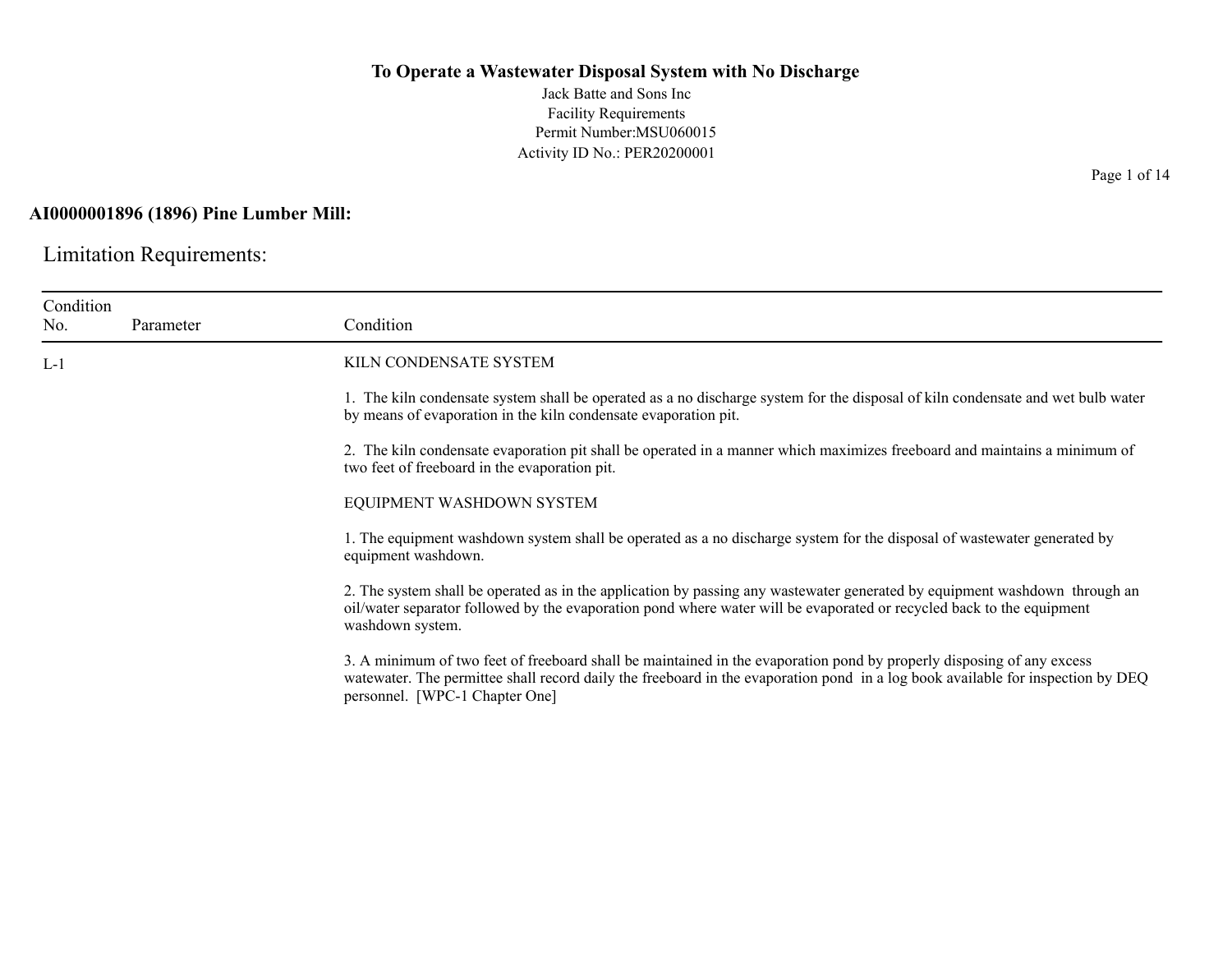Jack Batte and Sons Inc Facility Requirements Permit Number:MSU060015 Activity ID No.: PER20200001

#### **AI0000001896 (continued):**

Record-Keeping Requirements:

| Condition<br>No.<br>$R-1$ | Condition<br>Recording of Results<br>For each measurement or sample taken pursuant to the requirements of this permit, the permittee shall maintain records of all information obtained from such<br>monitoring including:<br>(1) The exact place, date, and time of sampling;<br>(2) The dates the analyses were performed;<br>(3) The person(s) who performed the analyses;<br>(4) The analytical techniques, procedures or methods used; and<br>(5) The results of all required analyses. [11 Miss. Admin. Code Pt. 6, R. 1.1.4.A(29)(a).]<br>Submittal/Action Requirements:                               |
|---------------------------|---------------------------------------------------------------------------------------------------------------------------------------------------------------------------------------------------------------------------------------------------------------------------------------------------------------------------------------------------------------------------------------------------------------------------------------------------------------------------------------------------------------------------------------------------------------------------------------------------------------|
|                           |                                                                                                                                                                                                                                                                                                                                                                                                                                                                                                                                                                                                               |
|                           |                                                                                                                                                                                                                                                                                                                                                                                                                                                                                                                                                                                                               |
|                           |                                                                                                                                                                                                                                                                                                                                                                                                                                                                                                                                                                                                               |
|                           |                                                                                                                                                                                                                                                                                                                                                                                                                                                                                                                                                                                                               |
|                           |                                                                                                                                                                                                                                                                                                                                                                                                                                                                                                                                                                                                               |
|                           |                                                                                                                                                                                                                                                                                                                                                                                                                                                                                                                                                                                                               |
|                           |                                                                                                                                                                                                                                                                                                                                                                                                                                                                                                                                                                                                               |
|                           |                                                                                                                                                                                                                                                                                                                                                                                                                                                                                                                                                                                                               |
|                           |                                                                                                                                                                                                                                                                                                                                                                                                                                                                                                                                                                                                               |
|                           |                                                                                                                                                                                                                                                                                                                                                                                                                                                                                                                                                                                                               |
| Condition                 |                                                                                                                                                                                                                                                                                                                                                                                                                                                                                                                                                                                                               |
| No.                       | Condition                                                                                                                                                                                                                                                                                                                                                                                                                                                                                                                                                                                                     |
| $S-1$                     | Reporting Requirements - Planned Changes                                                                                                                                                                                                                                                                                                                                                                                                                                                                                                                                                                      |
|                           | The permittee shall give notice to the Permit Board as soon as possible of any planned physical alterations or additions, including but not limited to, a change of<br>operation to the permitted facility. Notice is required in the circumstances that follow:<br>(1) The alteration or addition to a permitted facility may meet one of the criteria for determining whether the facility is a new source in 40 CFR 122.29(b); or<br>(2) The alteration or addition could significantly change the nature or increase the quantity of pollutants discharged. This notification applies to pollutants which |

(3) The alteration or addition results in a significant change in the permittee's sludge use or disposal practices, and such alteration, addition, or change may justify the application of permit conditions that are different from or absent in the existing permit, including notification of additional use or disposal sites not reported during the permit application process or not reported pursuant to an approved land application plan. [11 Miss. Admin. Code Pt. 6, R. 1.1.4.A(15)(a).]

Page 2 of 14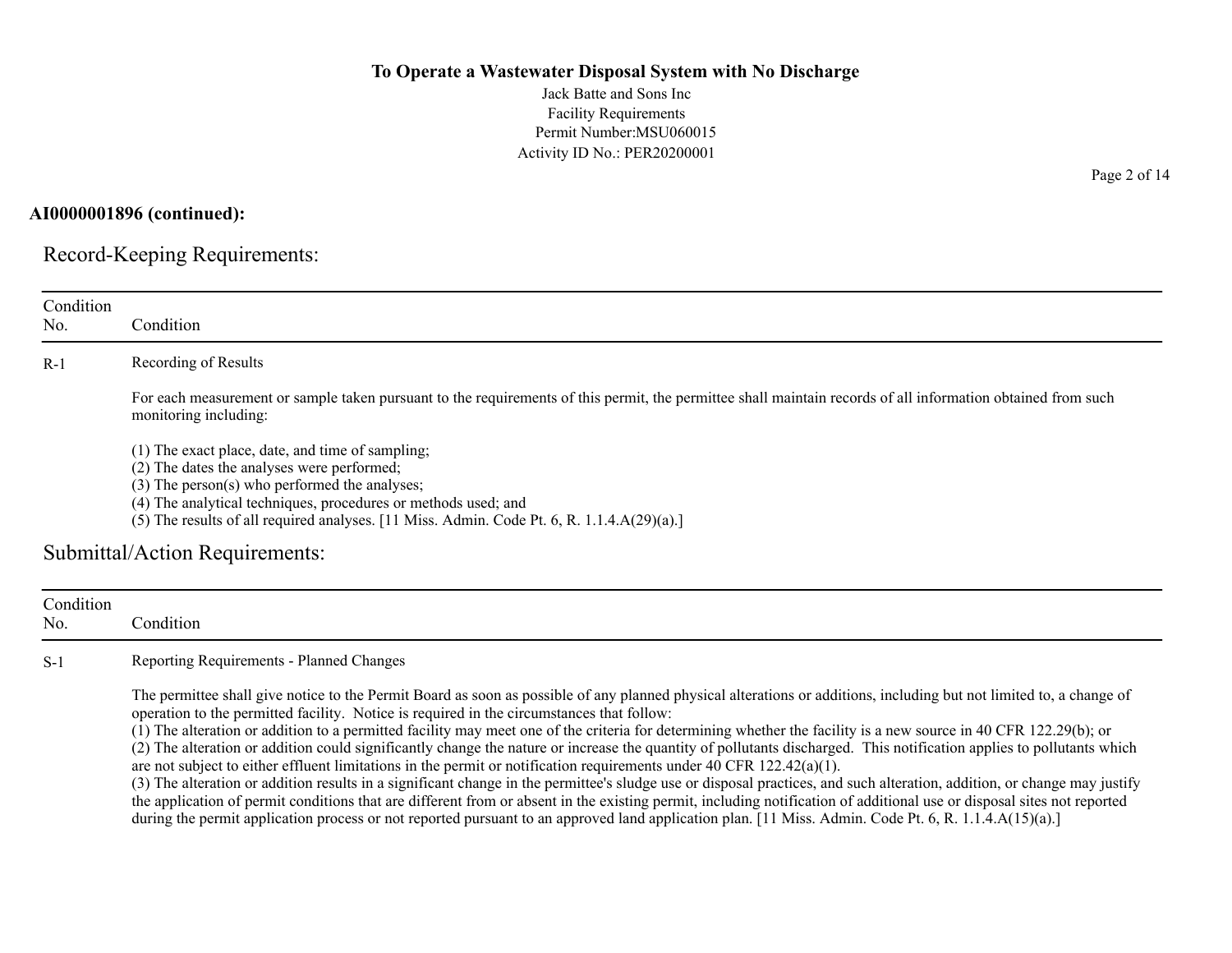Jack Batte and Sons Inc Facility Requirements Permit Number:MSU060015 Activity ID No.: PER20200001

### **AI0000001896 (continued):**

Submittal/Action Requirements:

| Condition<br>No. | Condition                                                                                                                                                                                                                                                                                                                                                                                                                                                                                                                                                                                                                                                                                                                                                                                                                                                                                                                                |
|------------------|------------------------------------------------------------------------------------------------------------------------------------------------------------------------------------------------------------------------------------------------------------------------------------------------------------------------------------------------------------------------------------------------------------------------------------------------------------------------------------------------------------------------------------------------------------------------------------------------------------------------------------------------------------------------------------------------------------------------------------------------------------------------------------------------------------------------------------------------------------------------------------------------------------------------------------------|
| $S-2$            | Reporting Requirements - Anticipated Noncompliance                                                                                                                                                                                                                                                                                                                                                                                                                                                                                                                                                                                                                                                                                                                                                                                                                                                                                       |
|                  | The permittee shall give advance notice to the Permit Board of any planned changes in the permitted facility or activity which may result in noncompliance with<br>permit requirements. [11 Miss. Admin. Code Pt. 6, R. 1.1.4.A(15)(b).]                                                                                                                                                                                                                                                                                                                                                                                                                                                                                                                                                                                                                                                                                                 |
| $S-3$            | Noncompliance Notification - Twenty-Four Hour Reporting                                                                                                                                                                                                                                                                                                                                                                                                                                                                                                                                                                                                                                                                                                                                                                                                                                                                                  |
|                  | (1) The permittee shall report any noncompliance which may endanger health or the environment. Any information shall be provided orally within 24 hours from<br>the time the permittee becomes aware of the circumstances. A written submission shall also be provided within 5 days of the time the permittee becomes aware of<br>the circumstances. The written submission shall contain a description of the noncompliance and its cause; the period of noncompliance, including exact dates and<br>times, and if the noncompliance has not been corrected, the anticipated time it is expected to continue; and steps taken or planned to reduce, eliminate, and/or<br>prevent recurrence of the noncompliance. The Executive Director may waive the written report on a case-by-case basis for reports under this section if the oral<br>report has been received within 24 hours. [11 Miss. Admin. Code Pt. 6, R. 1.1.4.A(29)(e).] |
| $S-4$            | Noncompliance Notification - Other Noncompliance                                                                                                                                                                                                                                                                                                                                                                                                                                                                                                                                                                                                                                                                                                                                                                                                                                                                                         |
|                  | The permittee shall report all instances of noncompliance not reported under the twenty-four hour reporting requirements, at the time monitoring reports are<br>submitted or within 30 days from the end of the month in which the noncompliance occurs. The reports shall contain the same information as is required under the<br>twenty-four hour reporting requirements contained in this permit. [11 Miss. Admin. Code Pt. 6, R. 1.1.4.A(29)(f).]                                                                                                                                                                                                                                                                                                                                                                                                                                                                                   |
| $S-5$            | Noncompliance Notification - Other Information                                                                                                                                                                                                                                                                                                                                                                                                                                                                                                                                                                                                                                                                                                                                                                                                                                                                                           |
|                  | Where the permittee becomes aware that it failed to submit any relevant facts in a permit application, or submitted incorrect information in a permit application or<br>in any report to the Permit Board, it shall promptly submit such facts or information. [11 Miss. Admin. Code Pt. 6, R. 1.1.4.A(29)(g).]                                                                                                                                                                                                                                                                                                                                                                                                                                                                                                                                                                                                                          |
| $S-6$            | <b>Expiration of Permit</b>                                                                                                                                                                                                                                                                                                                                                                                                                                                                                                                                                                                                                                                                                                                                                                                                                                                                                                              |
|                  | At least 180 days prior to the expiration date of this permit pursuant to the State law and regulation, the permittee who wishes to continue to operate under this<br>permit shall submit an application to the Permit Board for reissuance. The Permit Board may grant permission to submit an application later than this, but no later<br>than the expiration date of the permit. [11 Miss. Admin. Code Pt. 6, R. $1.1.5.B(1).$ ]                                                                                                                                                                                                                                                                                                                                                                                                                                                                                                     |

Page 3 of 14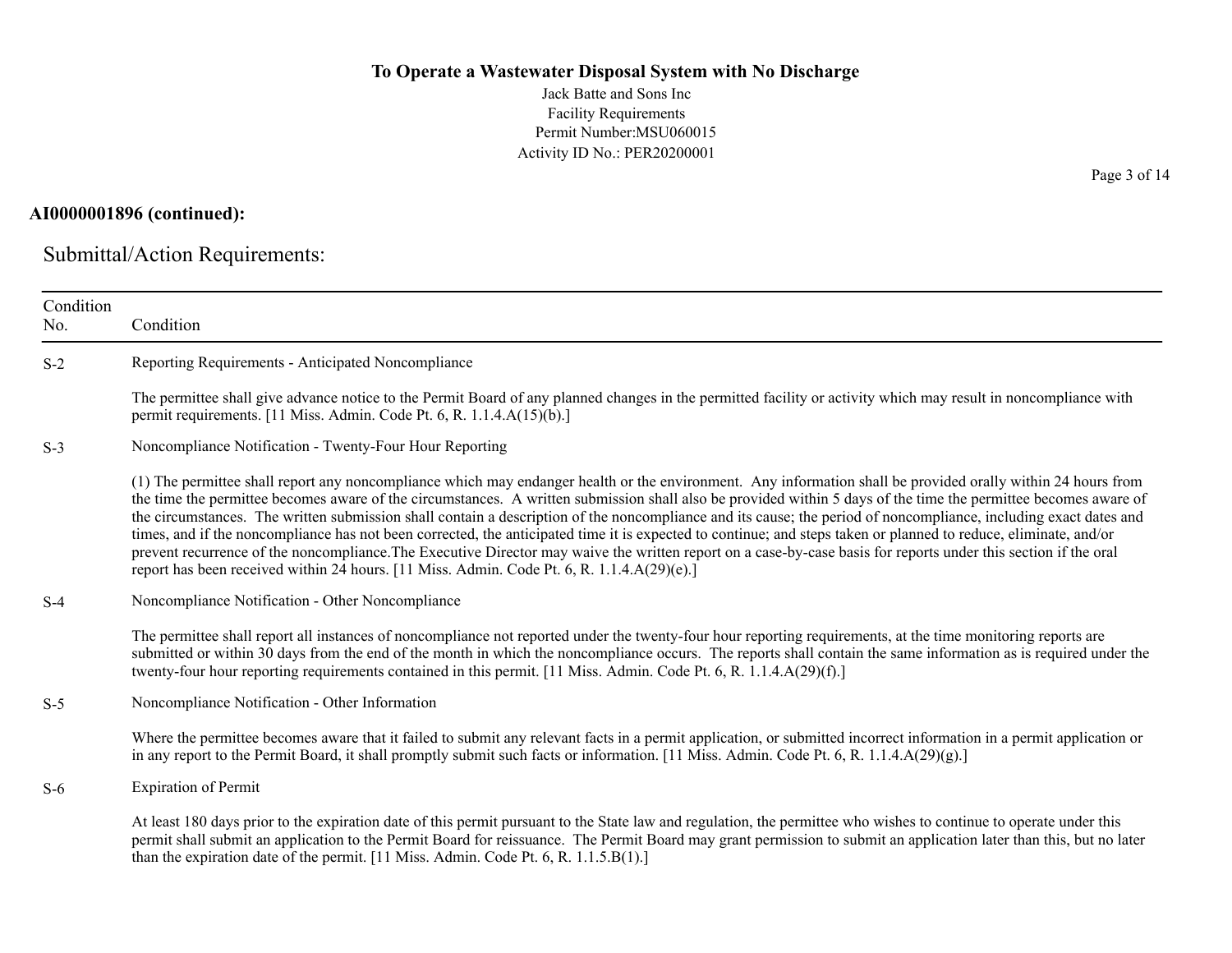Jack Batte and Sons Inc Facility Requirements Permit Number:MSU060015 Activity ID No.: PER20200001

### **AI0000001896 (continued):**

Narrative Requirements: **Definitions:**

| Condition<br>No. | Condition                                                                                                                                                                                                                                                                                                                                                                                                          |
|------------------|--------------------------------------------------------------------------------------------------------------------------------------------------------------------------------------------------------------------------------------------------------------------------------------------------------------------------------------------------------------------------------------------------------------------|
| $T-1$            | Definitions: General                                                                                                                                                                                                                                                                                                                                                                                               |
|                  | The permittee shall refer to 11 Miss. Admin. Code Pt. 6, R. 1.1.1.A. for definitions of any permit term not specified in this permit. [11 Miss. Admin. Code Pt. 6, R.<br>1.1.1.A.]                                                                                                                                                                                                                                 |
| Condition<br>No. | Condition                                                                                                                                                                                                                                                                                                                                                                                                          |
| $T-2$            | No Discharge of Wastewater to Surface Water<br>The discharge of any wastewater from this facility to the waters of the State of Mississippi shall constitute a violation of this permit, except as provided in the<br>Bypassing conditions of this permit, or as authorized under separate permit pursuant to Section 402 of the Federal Water Pollution Control Act. [11 Miss. Admin.<br>Code Pt. 6, R. 1.1.1.B.] |
| $T-3$            | Representative Sampling                                                                                                                                                                                                                                                                                                                                                                                            |
|                  | Samples and measurements taken as required herein shall be representative of the volume and nature of the monitored wastewater. [11 Miss. Admin. Code Pt. 6, R.<br>1.1.4.A(28)(e).                                                                                                                                                                                                                                 |
| $T-4$            | <b>Test Procedures</b>                                                                                                                                                                                                                                                                                                                                                                                             |
|                  | Test procedures for the analysis of pollutants shall include those set forth in 40 CFR 136 or alternative procedures approved and/or promulgated by EPA. [11 Miss.]<br>Admin. Code Pt. 6, R. 1.1.4.A(30).]                                                                                                                                                                                                         |
| $T-5$            | <b>Records Retention</b>                                                                                                                                                                                                                                                                                                                                                                                           |
|                  | All records and results of monitoring activities required by this permit, including calibration and maintenance records, shall be retained by the permittee for a<br>minimum of three (3) years, unless otherwise required or extended by the Permit Board, copies of which shall be furnished to the Department upon request. [11]<br>Miss. Admin. Code Pt. 6, R. 1.1.4.A(29)(a).]                                |

Page 4 of 14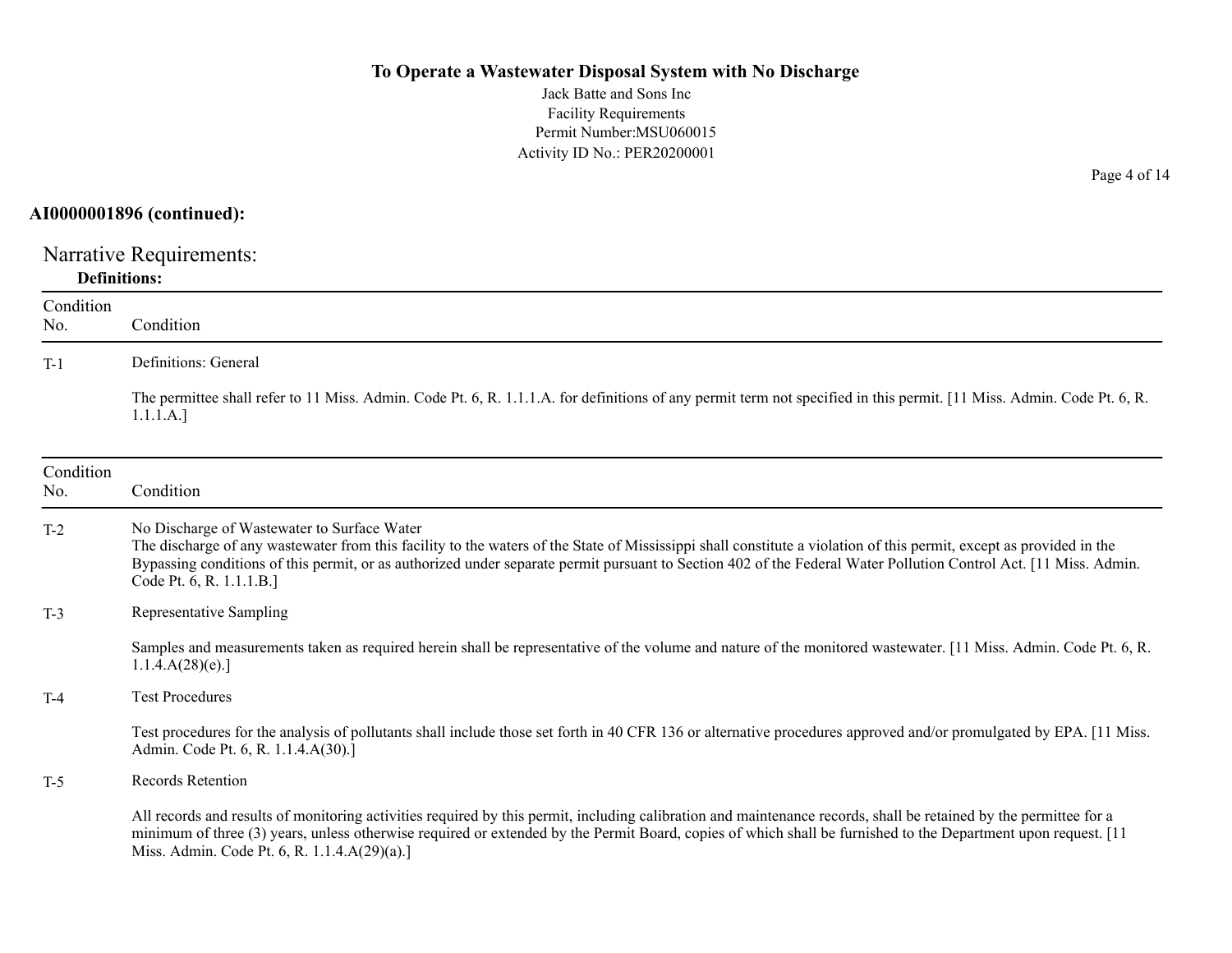Jack Batte and Sons Inc Facility Requirements Permit Number:MSU060015 Activity ID No.: PER20200001

**AI0000001896 (continued):**

Narrative Requirements:

| Condition<br>No. | Condition                                                                                                                                                                                                                                                                                                                                                                                                                                                                                                                                                                                                                                                                                                                                                                                                                                                                                                                |
|------------------|--------------------------------------------------------------------------------------------------------------------------------------------------------------------------------------------------------------------------------------------------------------------------------------------------------------------------------------------------------------------------------------------------------------------------------------------------------------------------------------------------------------------------------------------------------------------------------------------------------------------------------------------------------------------------------------------------------------------------------------------------------------------------------------------------------------------------------------------------------------------------------------------------------------------------|
| $T-6$            | <b>Falsifying Reports</b>                                                                                                                                                                                                                                                                                                                                                                                                                                                                                                                                                                                                                                                                                                                                                                                                                                                                                                |
|                  | Any permittee who falsifies, tampers with, or knowingly renders inaccurate any monitoring device or method required by the Permit Board to be maintained as a<br>condition in a permit, or who alters or falsifies the results obtained by such devices or methods and/or any written report required by or in response to a permit<br>condition, shall be deemed to have violated a permit condition and shall be subject to the penalties provided for a violation of a permit condition pursuant to<br>Section 49-17-43 of the Code. [11 Miss. Admin. Code Pt. 6, R. 1.1.4.A(29)(d).]                                                                                                                                                                                                                                                                                                                                 |
| $T-7$            | Facility Expansion and/or Modification                                                                                                                                                                                                                                                                                                                                                                                                                                                                                                                                                                                                                                                                                                                                                                                                                                                                                   |
|                  | Any facility expansion, production increases, process modifications, changes in discharge volume or location or other changes in operations or conditions of the<br>permittee which may result in a new or increased discharge of waste, shall be reported to the Permit Board by submission of a new application for a permit<br>pursuant to 11 Miss. Admin. Code Pt. 6, R. 1.1.2.A. of the Mississippi Wastewater Regulations, or if the discharge does not violate effluent limitations specified in<br>the permit, by submitting to the Permit Board a notice of a new or increased discharge. [11 Miss. Admin. Code Pt. 6, R. 1.1.2.A.]                                                                                                                                                                                                                                                                             |
| $T-8$            | Duty to Comply                                                                                                                                                                                                                                                                                                                                                                                                                                                                                                                                                                                                                                                                                                                                                                                                                                                                                                           |
|                  | The permittee must comply with all conditions of this permit. Any permit noncompliance constitutes a violation of the Clean Water Act and is grounds for<br>enforcement action; for permit termination, revocation and reissuance, or modification; or denial of a permit renewal application. [11 Miss. Admin. Code Pt. 6, R.<br>1.1.4.A(2).                                                                                                                                                                                                                                                                                                                                                                                                                                                                                                                                                                            |
| $T-9$            | Proper Operation, Maintenance and Replacement                                                                                                                                                                                                                                                                                                                                                                                                                                                                                                                                                                                                                                                                                                                                                                                                                                                                            |
|                  | The permittee shall at all times properly operate, maintain, and when necessary, promptly replace all facilities and systems of collection, treatment and control (and<br>related appurtenances) which are installed or used by the permittee to achieve compliance with the conditions of this permit. Proper operation and maintenance<br>includes adequate laboratory controls and appropriate quality assurance procedures. Proper replacement includes maintaining an adequate inventory of<br>replacement equipment and parts for prompt replacement when necessary to maintain continuous collection and treatment of wastewater. This provision requires<br>the operation of back-up or auxiliary facilities or similar systems that are installed by a permittee only when the operation is necessary to achieve compliance with<br>the conditions of the permit. [11 Miss. Admin. Code Pt. 6, R. 1.1.4.A(18).] |

Page 5 of 14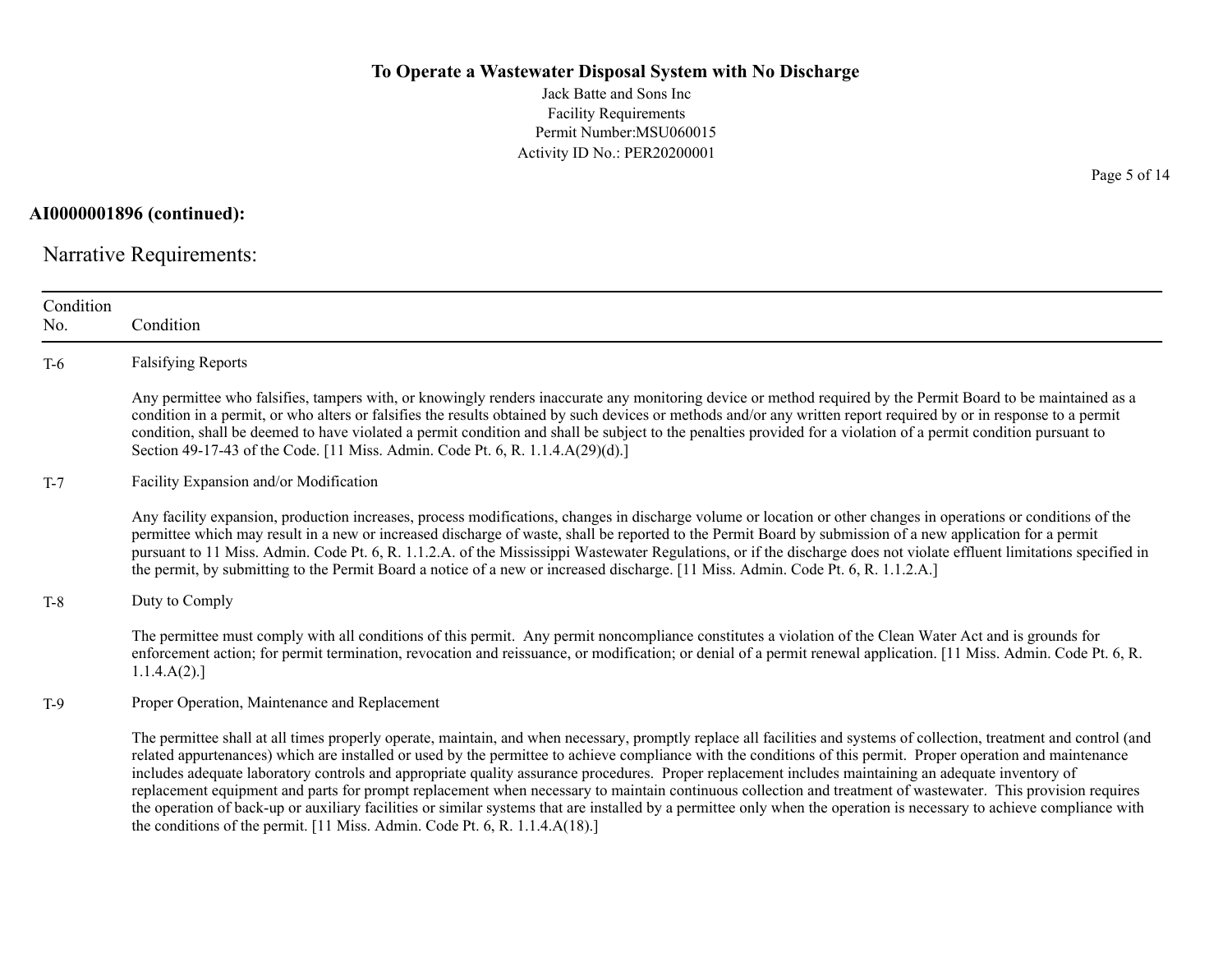Jack Batte and Sons Inc Facility Requirements Permit Number:MSU060015 Activity ID No.: PER20200001

**AI0000001896 (continued):**

Narrative Requirements:

| Condition<br>No. | Condition                                                                                                                                                                                                                                                                                                                                                                                                              |
|------------------|------------------------------------------------------------------------------------------------------------------------------------------------------------------------------------------------------------------------------------------------------------------------------------------------------------------------------------------------------------------------------------------------------------------------|
| $T-10$           | Duty to Mitigate                                                                                                                                                                                                                                                                                                                                                                                                       |
|                  | The permittee shall take all reasonable steps to minimize or prevent any discharge or sludge use or disposal in violation of the permit that has a reasonable<br>likelihood of adversely affecting human health or the environment. [11 Miss. Admin. Code Pt. 6, R. 1.1.4.A(19).]                                                                                                                                      |
| $T-11$           | Bypassing - Definitions                                                                                                                                                                                                                                                                                                                                                                                                |
|                  | "Bypass" means the intentional diversion of waste streams from any portion of a treatment facility.                                                                                                                                                                                                                                                                                                                    |
|                  | "Severe property damage" means substantial physical damage to property, damage to the treatment facilities which causes them to become inoperable, or<br>substantial and permanent loss of natural resources which can reasonably be expected to occur in the absence of a bypass. Severe property damage does not mean<br>economic loss caused by delays in production. [11 Miss. Admin. Code Pt. 6, R. 1.1.4.A(20).] |
| $T-12$           | Bypassing -Notice                                                                                                                                                                                                                                                                                                                                                                                                      |
|                  | Anticipated bypass-<br>If the permittee knows in advance of the need for a bypass, it shall submit prior notice, if possible at least ten days before the date of the bypass.                                                                                                                                                                                                                                          |
|                  | Unanticipated bypass-<br>The permittee shall submit notice of an unanticipated bypass as required by the twenty-four hour reporting requirements set forth in this permit. [11 Miss. Admin.<br>Code Pt. 6, R. 1.1.4.A(20).]                                                                                                                                                                                            |

Page 6 of 14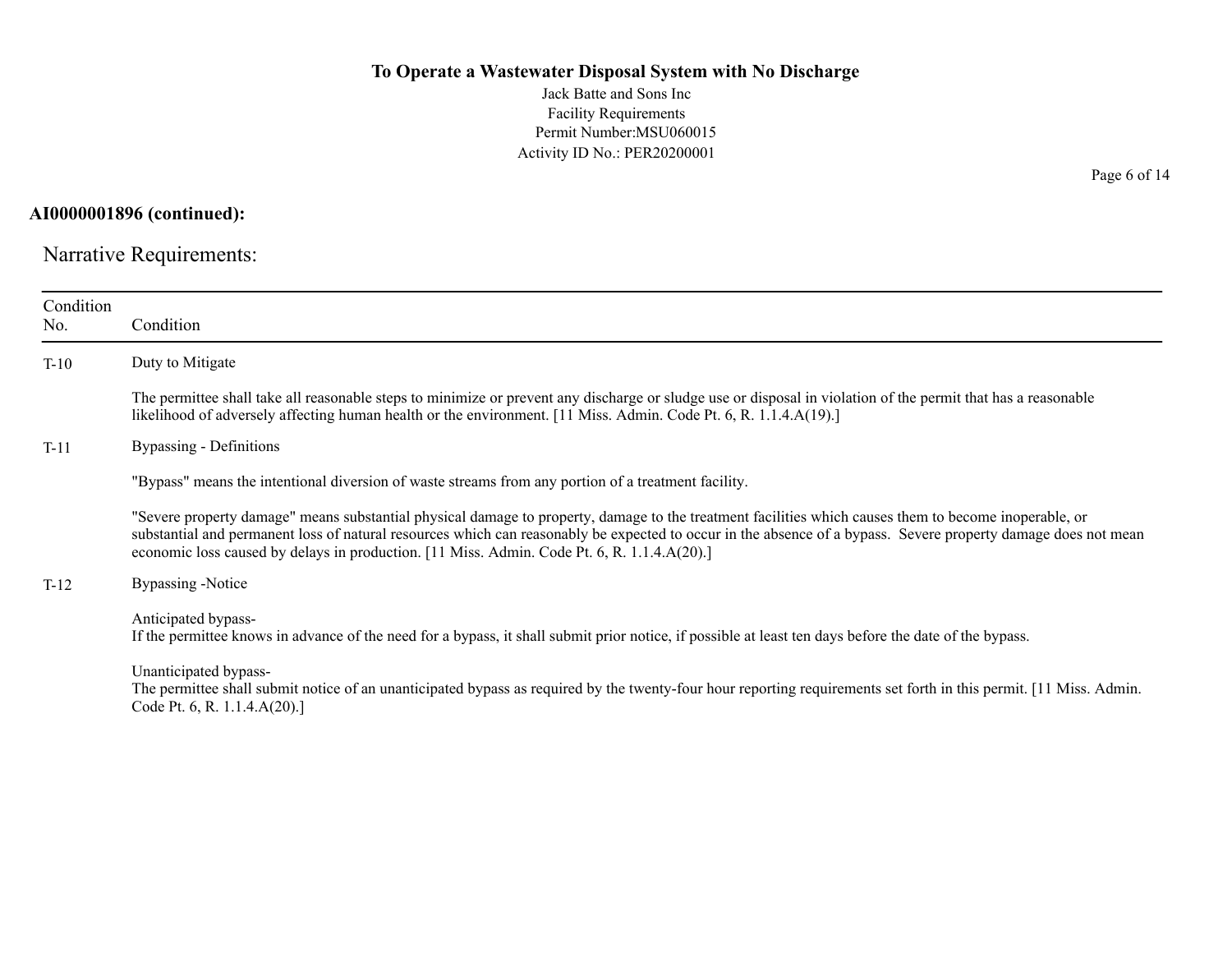Jack Batte and Sons Inc Facility Requirements Permit Number:MSU060015 Activity ID No.: PER20200001

**AI0000001896 (continued):**

Narrative Requirements:

| Condition<br>No. | Condition                                                                                                                                                                                                                                                                                                                                                                                                                                                                                                                                                                                                                                                                                                                                                                                                          |
|------------------|--------------------------------------------------------------------------------------------------------------------------------------------------------------------------------------------------------------------------------------------------------------------------------------------------------------------------------------------------------------------------------------------------------------------------------------------------------------------------------------------------------------------------------------------------------------------------------------------------------------------------------------------------------------------------------------------------------------------------------------------------------------------------------------------------------------------|
| $T-13$           | Bypassing-Prohibition of Bypass                                                                                                                                                                                                                                                                                                                                                                                                                                                                                                                                                                                                                                                                                                                                                                                    |
|                  | (1) Bypass is prohibited, and the Commission may take enforcement action against a permittee unless:<br>(i) Bypass was unavoidable to prevent loss of life, personal injury, or sever property damage.<br>(ii) There was no feasible alternatives to the bypass, such as the use of auxiliary treatment facilities, retention of untreated wastes, or maintenance during normal<br>periods of equipment downtime. This condition is not satisfied if adequate back-up equipment should have been installed in the exercise of reasonable engineering<br>judgement to prevent a bypass which occurred during normal periods of equipment downtime or preventative maintenance; and<br>(iii) The permittee submitted notices as required under the Twenty-Four Hour reporting requirements set forth in this permit. |
|                  | (2) The Commission may approve an anticipated bypass, after considering its adverse affects, if the Commission determines that it will meet the three conditions<br>listed above in paragraph (1) of this permit condition. [11 Miss. Admin. Code Pt. 6, R. 1.1.4.A(20).]                                                                                                                                                                                                                                                                                                                                                                                                                                                                                                                                          |
| $T-14$           | <b>Removed Substances</b>                                                                                                                                                                                                                                                                                                                                                                                                                                                                                                                                                                                                                                                                                                                                                                                          |
|                  | Solids, sludges, filter backwash, or other residuals removed in the course of treatment or control of wastewater shall be disposed of in a manner such as to prevent<br>such materials from entering State waters and in a manner consistent with the Mississippi Solid Waste Disposal Act, the Federal Resource Conservation and<br>Recovery Act, and the Mississippi Water Pollution Control Act. [11 Miss. Admin. Code Pt. 6, R. 1.1.4.A(21).]                                                                                                                                                                                                                                                                                                                                                                  |
| $T-15$           | Power Failures                                                                                                                                                                                                                                                                                                                                                                                                                                                                                                                                                                                                                                                                                                                                                                                                     |
|                  | If electric power is required, in order to maintain compliance with the conditions and prohibitions of the permit, the permittee shall either:                                                                                                                                                                                                                                                                                                                                                                                                                                                                                                                                                                                                                                                                     |
|                  | (1) Provide an alternative power source to operate the wastewater control facilities; or, if such alternative power source is not in existence, and no date for its<br>implementation appears in the permit,<br>(2) Halt, reduce, or otherwise control production and/or all wastewater flows upon reduction, loss, or failure of the primary source of power to the wastewater<br>control facilities. [11 Miss. Admin. Code Pt. 6, R. 1.1.4.A(22).]                                                                                                                                                                                                                                                                                                                                                               |

Page 7 of 14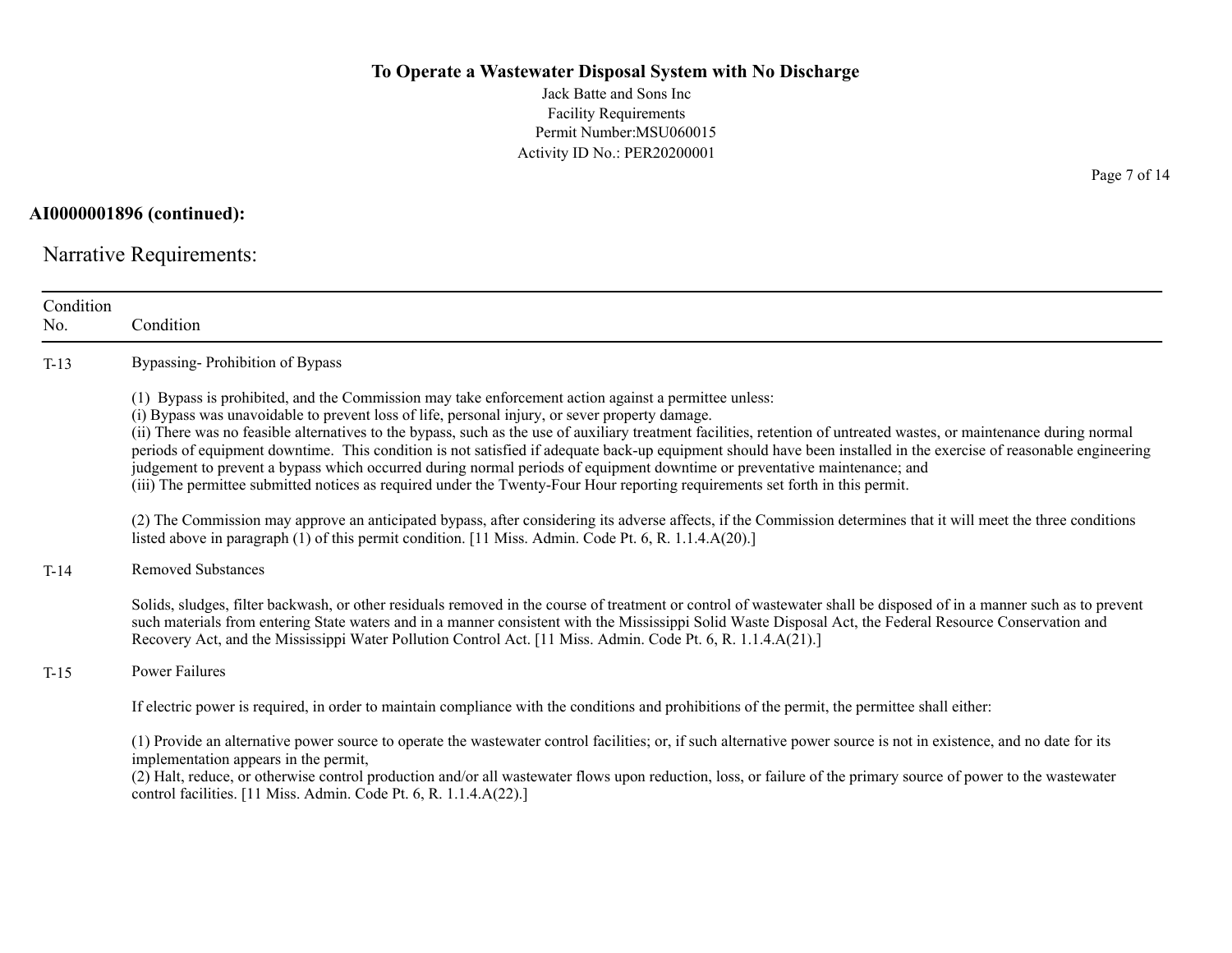Jack Batte and Sons Inc Facility Requirements Permit Number:MSU060015 Activity ID No.: PER20200001

**AI0000001896 (continued):**

Narrative Requirements:

| Condition<br>No. | Condition                                                                                                                                                                                                                                                                                                                                                                                                                                                                                                                                                                                                                                  |
|------------------|--------------------------------------------------------------------------------------------------------------------------------------------------------------------------------------------------------------------------------------------------------------------------------------------------------------------------------------------------------------------------------------------------------------------------------------------------------------------------------------------------------------------------------------------------------------------------------------------------------------------------------------------|
| $T-16$           | Inspection and Entry                                                                                                                                                                                                                                                                                                                                                                                                                                                                                                                                                                                                                       |
|                  | The permittee shall allow any authorized Commission representative to enter the permittee's premises at any reasonable time, to have access to and copy any<br>applicable records, to inspect process facilities, treatment works, monitoring methods or equipment or to take samples, as authorized by Section 49-17-21 of the<br>Code. In the event of investigation during an emergency response action, a reasonable time shall be any time of the day or night. Follow-up investigations<br>subsequent to the conclusion of the emergency event shall be conducted at reasonable times. [11 Miss. Admin. Code Pt. 6, R. 1.1.4.A(17).] |
| $T-17$           | Transfer of Ownership or Control                                                                                                                                                                                                                                                                                                                                                                                                                                                                                                                                                                                                           |
|                  | This permit is not transferable to any person without proper modification of this permit following procedures found in 11 Miss. Admin. Code Pt. 6, R.1.1.5.C. [11<br>Miss. Admin. Code Pt. 6, R. 1.1.5.C.]                                                                                                                                                                                                                                                                                                                                                                                                                                 |
| $T-18$           | <b>Signatory Requirements</b>                                                                                                                                                                                                                                                                                                                                                                                                                                                                                                                                                                                                              |
|                  | All applications, reports, or information submitted to the Permit Board shall be signed and certified. [11 Miss. Admin. Code Pt. 6, R. 1.1.2.C.]                                                                                                                                                                                                                                                                                                                                                                                                                                                                                           |

Page 8 of 14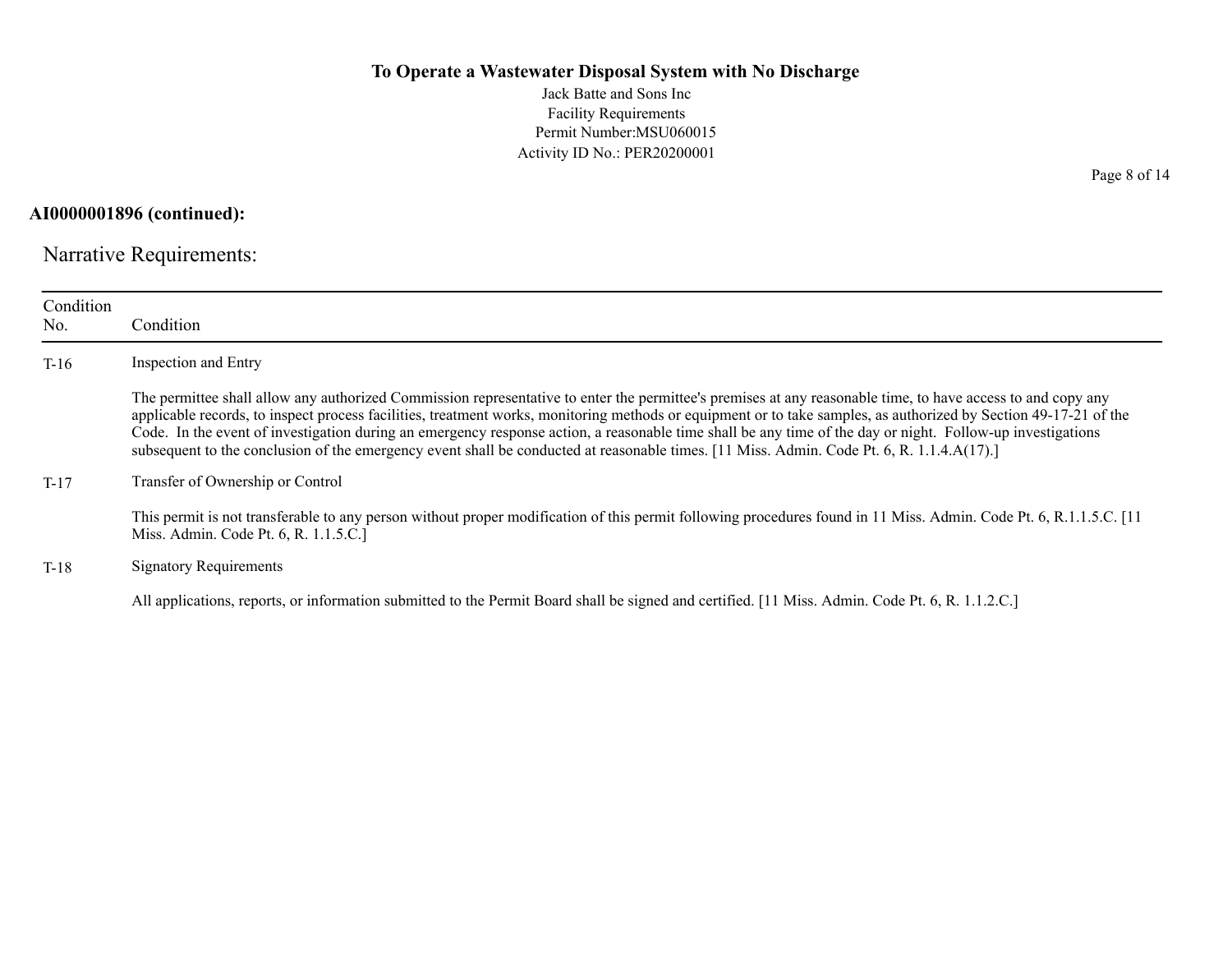Jack Batte and Sons Inc Facility Requirements Permit Number:MSU060015 Activity ID No.: PER20200001

**AI0000001896 (continued):**

Narrative Requirements:

| Condition<br>No. | Condition                                                                                                                                                                                                                                                                                                                                                                                                                                                                                                                                                                                                                                                                                                                                                                                                                                                                                                                                                                                                                                                                                                                                   |
|------------------|---------------------------------------------------------------------------------------------------------------------------------------------------------------------------------------------------------------------------------------------------------------------------------------------------------------------------------------------------------------------------------------------------------------------------------------------------------------------------------------------------------------------------------------------------------------------------------------------------------------------------------------------------------------------------------------------------------------------------------------------------------------------------------------------------------------------------------------------------------------------------------------------------------------------------------------------------------------------------------------------------------------------------------------------------------------------------------------------------------------------------------------------|
| $T-19$           | <b>Signatory Requirements - Application Signatures</b>                                                                                                                                                                                                                                                                                                                                                                                                                                                                                                                                                                                                                                                                                                                                                                                                                                                                                                                                                                                                                                                                                      |
|                  | All permit applications shall be signed as follows:                                                                                                                                                                                                                                                                                                                                                                                                                                                                                                                                                                                                                                                                                                                                                                                                                                                                                                                                                                                                                                                                                         |
|                  | (1) For a corporation: by a responsible corporate officer. For the purpose of this Section, a responsible corporate officer means: (i) a president, secretary,<br>treasurer or vice president of the corporation in charge of a principal business function, or any other person who performs similar policy - or decision-making<br>function for the corporation, or (ii) the manager of one or more manufacturing, production, or operating facilities provided the manager is authorized to make<br>management decisions which govern the operation of the regarded facility including having the explicit or implicit duty of making major capital investment<br>recommendations and initiating and directing other comprehensive measures to assure the long term environmental compliance with environmental laws and<br>regulations; the manager can ensure that necessary systems are established or actions taken to gather complete and accurate information for permit application<br>requirements; and where authority to sign documents has been assigned or delegated to the manager in accordance with corporate procedures. |
|                  | (2) For a partnership or sole proprietorship: by a general partner or the proprietor, respectively; or                                                                                                                                                                                                                                                                                                                                                                                                                                                                                                                                                                                                                                                                                                                                                                                                                                                                                                                                                                                                                                      |
|                  | (3) For a municipality, State, Federal, or other public agency: by either a principal executive officer or ranking elected official. [11 Miss. Admin. Code Pt. 6, R.<br>1.1.2.C.]                                                                                                                                                                                                                                                                                                                                                                                                                                                                                                                                                                                                                                                                                                                                                                                                                                                                                                                                                           |
| $T-20$           | Signatory Requirements - Reports and Other Information                                                                                                                                                                                                                                                                                                                                                                                                                                                                                                                                                                                                                                                                                                                                                                                                                                                                                                                                                                                                                                                                                      |
|                  | All reports required by the permit and other information requested by the Permit Board shall be signed by a person described by the application signature<br>requirements in this permit or by a duly authorized representative of that person. A person is a duly authorized representative only if:                                                                                                                                                                                                                                                                                                                                                                                                                                                                                                                                                                                                                                                                                                                                                                                                                                       |
|                  | (1) The authorization is made in writing by a person described by the application signature requirements;<br>(2) The authorization specifies either an individual or a position having responsibility for the overall operation of the regulated facility or activity, such as the<br>position of plant manager, operator of a well or a well field, superintendent, position having overall responsibility for environmental matters for the company. (A<br>duly authorized representative may thus be either a named individual or any individual occupying a named position.); and<br>(3) The written authorization is submitted to the Permit Board. [11 Miss. Admin. Code Pt. 6, R. 1.1.2.C.]                                                                                                                                                                                                                                                                                                                                                                                                                                          |

Page 9 of 14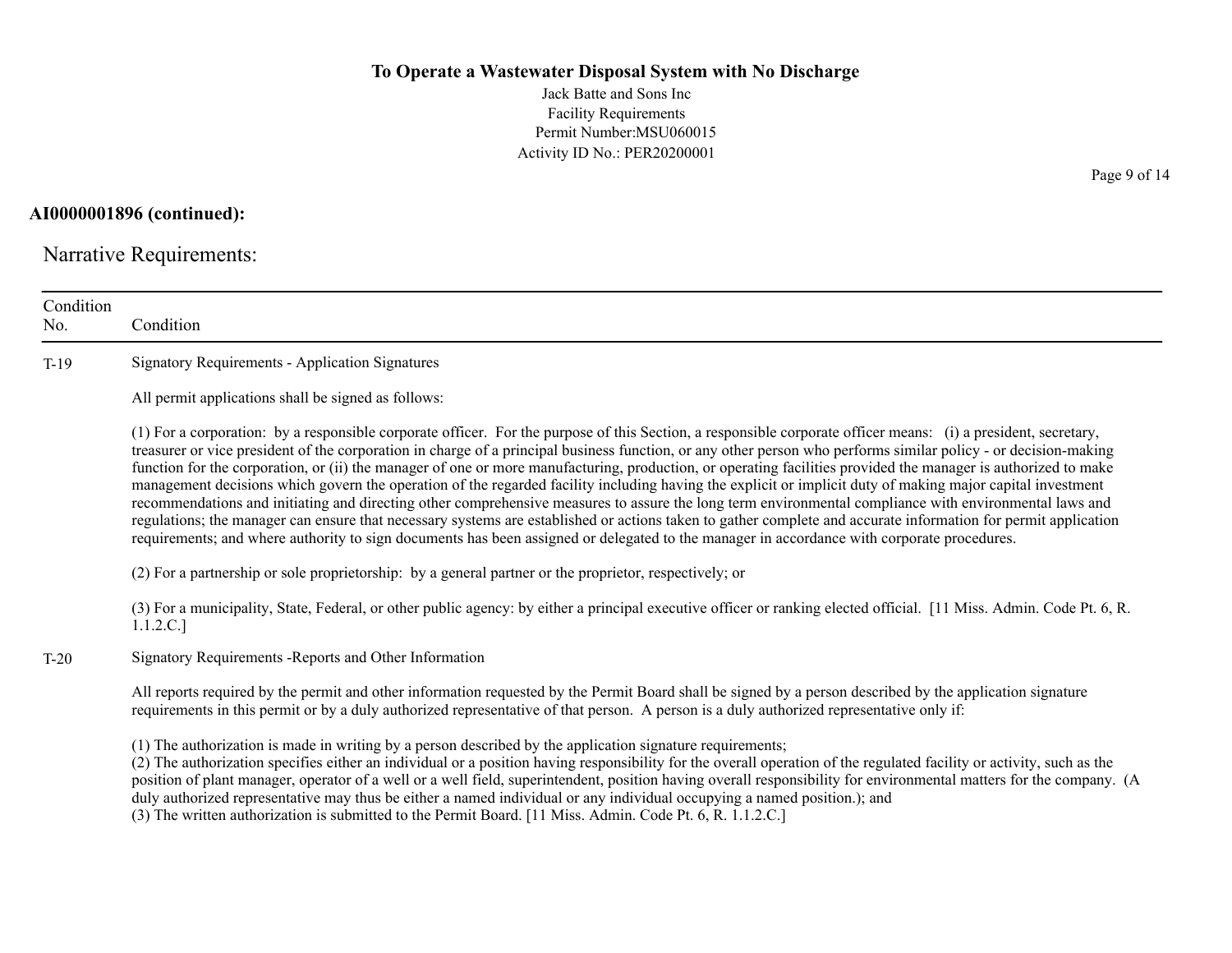Jack Batte and Sons Inc Facility Requirements Permit Number:MSU060015 Activity ID No.: PER20200001

**AI0000001896 (continued):**

Narrative Requirements:

| Condition<br>No. | Condition                                                                                                                                                                                                                                                                                                                                                                                                                                                                                                                                                                                                                                                                                                                |
|------------------|--------------------------------------------------------------------------------------------------------------------------------------------------------------------------------------------------------------------------------------------------------------------------------------------------------------------------------------------------------------------------------------------------------------------------------------------------------------------------------------------------------------------------------------------------------------------------------------------------------------------------------------------------------------------------------------------------------------------------|
| $T-21$           | Signatory Requirements - Changes to Authorization                                                                                                                                                                                                                                                                                                                                                                                                                                                                                                                                                                                                                                                                        |
|                  | If an authorization under the signatory requirements of this permit is no longer accurate because a different individual or position has responsibility for the overall<br>operation of the facility, a new authorization satisfying the signatory requirements of this permit must be submitted to the Permit Board prior to or together with<br>any reports, information, or applications. [11 Miss. Admin. Code Pt. 6, R. 1.1.2.C.]                                                                                                                                                                                                                                                                                   |
| $T-22$           | Signatory Requirements - Certification                                                                                                                                                                                                                                                                                                                                                                                                                                                                                                                                                                                                                                                                                   |
|                  | Any person signing a document under the signatory requirements stated in this permit shall make the following certification:                                                                                                                                                                                                                                                                                                                                                                                                                                                                                                                                                                                             |
|                  | "I certify under penalty of law that this document and all attachments were prepared under the direction or supervision in accordance with a system designed to<br>assure that qualified personnel properly gather and evaluate the information submitted. Based on my inquiry of the person or persons who manage the system, or<br>those persons directly responsible for gathering the information, the information submitted is, to the best of my knowledge and belief, true, accurate, and complete.<br>I am aware that there are significant penalties for submitting false information, including the possibility of fine and imprisonment for knowing violations." [11<br>Miss. Admin. Code Pt. 6, R. 1.1.2.C.] |
| $T-23$           | Availability of Records                                                                                                                                                                                                                                                                                                                                                                                                                                                                                                                                                                                                                                                                                                  |
|                  | Except for information deemed to be confidential under the Mississippi Code Ann. 49-17-39 and 40 CFR 123.41, file information relating to this permit shall be<br>made available for public inspection and copying during normal business hours at the office of the Department of Environmental Quality in Jackson, Mississippi.<br>Written request must be provided in accordance with policies developed by the Commission and must state, specifically, records proposed for review, date<br>proposed for review and copying requirements. [11 Miss. Admin. Code Pt. 6, R. 1.1.3.E.]                                                                                                                                 |
| $T-24$           | Duty to Provide Information                                                                                                                                                                                                                                                                                                                                                                                                                                                                                                                                                                                                                                                                                              |
|                  | The permittee shall furnish to the Permit Board within a reasonable time any relevant information which the Permit Board may request to determine whether cause<br>exists for modifying, revoking and reissuing, or terminating the permit, or to determine compliance with the permit. The permittee shall also furnish to the Permit<br>Board upon request, copies of records required to be kept by the permit. [11 Miss. Admin. Code Pt. 6, R. 1.1.4.A(16).]                                                                                                                                                                                                                                                         |

Page 10 of 14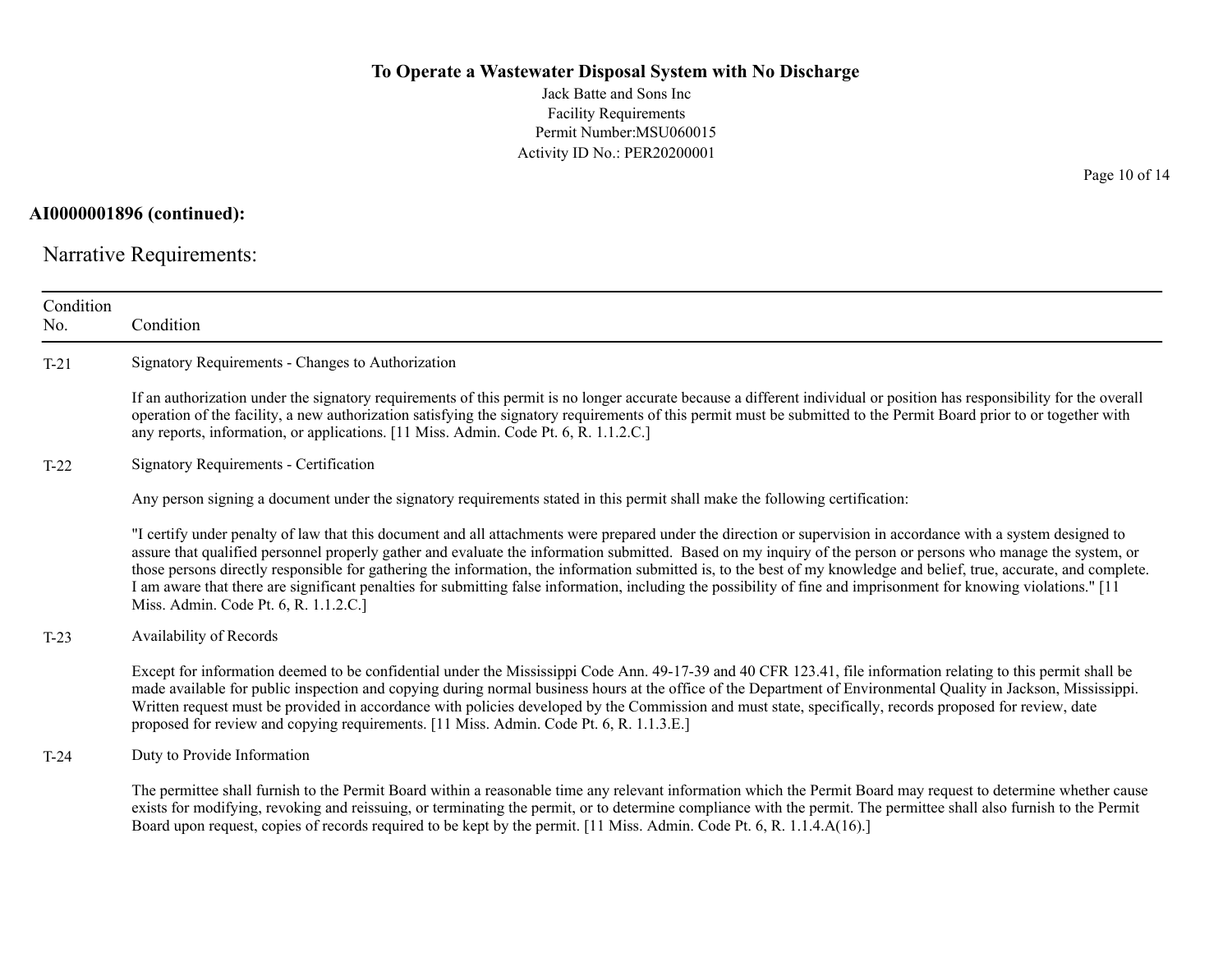Jack Batte and Sons Inc Facility Requirements Permit Number:MSU060015 Activity ID No.: PER20200001

**AI0000001896 (continued):**

Narrative Requirements:

| Condition<br>No. | Condition                                                                                                                                                                                                                                                                                                                                                                                                                                                                             |  |  |
|------------------|---------------------------------------------------------------------------------------------------------------------------------------------------------------------------------------------------------------------------------------------------------------------------------------------------------------------------------------------------------------------------------------------------------------------------------------------------------------------------------------|--|--|
| $T-25$           | Civil and Criminal Liability                                                                                                                                                                                                                                                                                                                                                                                                                                                          |  |  |
|                  | (1) Any person who violates a term, condition or schedule of compliance contained within this permit or the Mississippi Water Pollution Control Law is subject to<br>the actions defined by law.                                                                                                                                                                                                                                                                                      |  |  |
|                  | (2) Except as provided in permit conditions on "Bypassing" and "Upsets", nothing in this permit shall be construed to relieve the permittee from civil or criminal<br>penalties for noncompliance.                                                                                                                                                                                                                                                                                    |  |  |
|                  | (3) It shall not be the defense of the permittee in an enforcement action that it would have been necessary to halt or reduce the permitted activity in order to<br>maintain compliance with the conditions of this permit. [11 Miss. Admin. Code Pt. 6, R.1.1.4.A(24).]                                                                                                                                                                                                              |  |  |
| $T-26$           | Oil and Hazardous Substance Liability                                                                                                                                                                                                                                                                                                                                                                                                                                                 |  |  |
|                  | Nothing in this permit shall be construed to preclude the institution of any legal action or relieve the permittee from any responsibilities, liabilities, or penalties to<br>which the permittee is or may be subject to under Section 311 of the Federal Water Pollution Control Act and applicable provisions under Mississippi Law<br>pertaining to transportation, storage, treatment, or spillage of oil or hazardous substances. [11 Miss. Admin. Code Pt. 6, R. 1.1.4.A(23).] |  |  |
| $T-27$           | Property Rights                                                                                                                                                                                                                                                                                                                                                                                                                                                                       |  |  |
|                  | The issuance of this permit does not convey any property rights in either real or personal property, or any exclusive privileges, nor does it authorize any injury to<br>private property or any invasion of personal rights, nor any infringement of Federal, State, or local laws or regulations. [11 Miss. Admin. Code Pt. 6, R. 1.1.5.E.]                                                                                                                                         |  |  |
| $T-28$           | Severability                                                                                                                                                                                                                                                                                                                                                                                                                                                                          |  |  |
|                  | The provisions of this permit are severable. If any provision of this permit, or the application of any provision of this permit to any circumstances, is challenged or<br>held invalid, the validity of the remaining permit provisions and/or portions thereof or their application to other persons or sets of circumstances, shall not be<br>affected thereby. [11 Miss. Admin. Code Pt. 6, R. 1.1.4.A(25).]                                                                      |  |  |

Page 11 of 14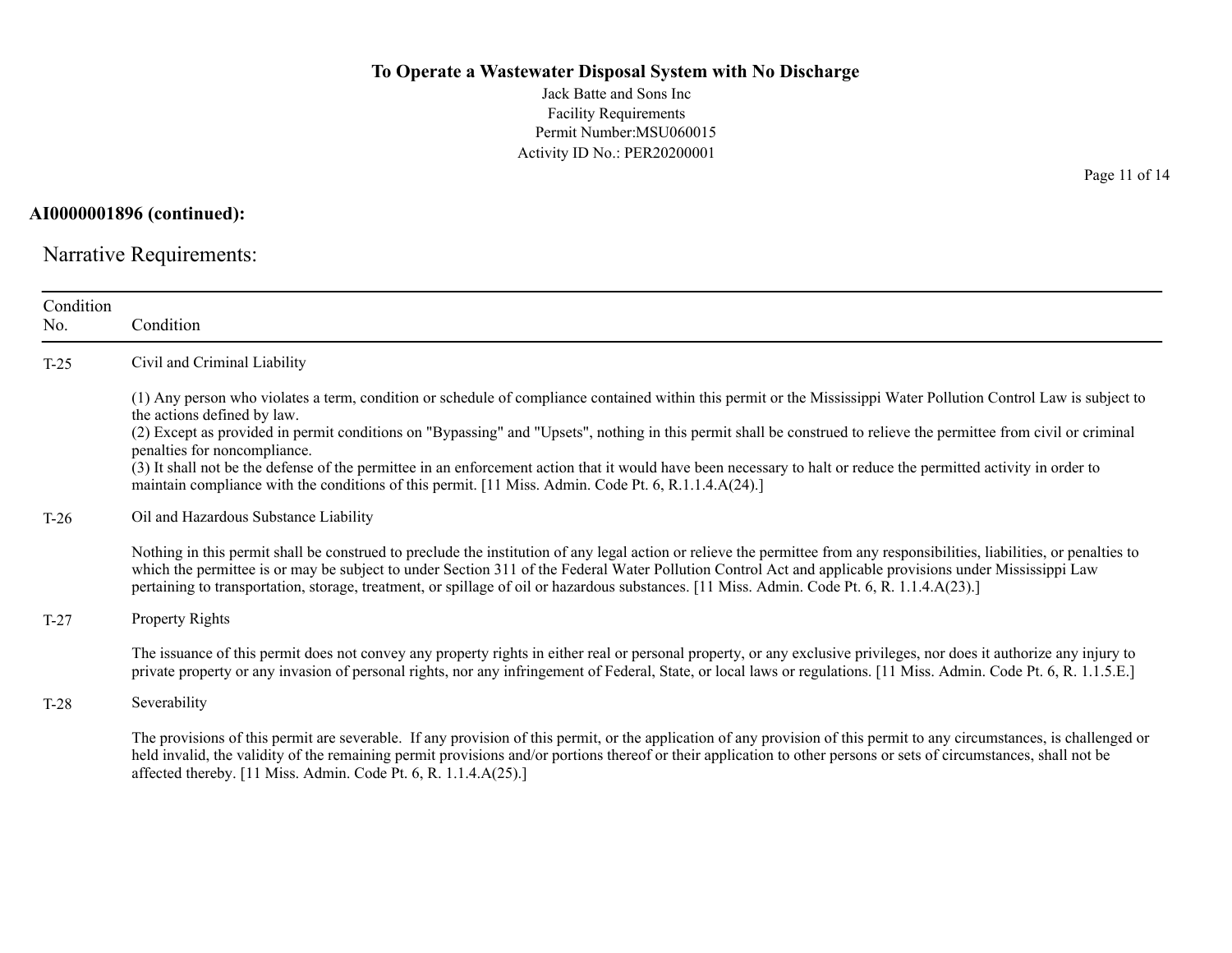Jack Batte and Sons Inc Facility Requirements Permit Number:MSU060015 Activity ID No.: PER20200001

**AI0000001896 (continued):**

Narrative Requirements:

| Condition<br>No. | Condition                                                                                                                                                                                                                                                                                                                                                                                                                                                                                                                                                                                                                                                                                                                                                                                                                                                                                 |
|------------------|-------------------------------------------------------------------------------------------------------------------------------------------------------------------------------------------------------------------------------------------------------------------------------------------------------------------------------------------------------------------------------------------------------------------------------------------------------------------------------------------------------------------------------------------------------------------------------------------------------------------------------------------------------------------------------------------------------------------------------------------------------------------------------------------------------------------------------------------------------------------------------------------|
| $T-29$           | Protection of Confidential Information                                                                                                                                                                                                                                                                                                                                                                                                                                                                                                                                                                                                                                                                                                                                                                                                                                                    |
|                  | (1) Pursuant to Miss. Code Ann. '49-17-39 and 40 CFR 123.41, the Permit Board shall make available to the public all information contained on any form and all<br>public comments on such information. Effluent data and information concerning air or water quality shall also be made available to the public. Information that is<br>determined by the Commission to be trade secrets shall not be disclosed to the public without prior consent of the source of such information. When a claim of<br>confidentiality is made by a person in accordance with the provisions of Miss. Code Ann. '49-17-39, a recommendation on the questions of confidentiality shall be<br>made by the Commission and forwarded to the Regional Administrator (or his/her designee) of EPA for his concurrence in such determination of confidentiality.<br>[11 Miss. Admin. Code Pt. 6, R. 1.1.3.F.] |
| $T-30$           | Protection of Confidential Information (continued)                                                                                                                                                                                                                                                                                                                                                                                                                                                                                                                                                                                                                                                                                                                                                                                                                                        |
|                  | (2) A copy of a State, UIC, or NPDES permit application, public notice, fact sheet, draft permit and other forms relating thereto, including written public comment<br>and other reports, files and information relating to the application not classified as confidential information by the Commission pursuant to Part II. B.13.a), shall be<br>available for public inspection and copying during normal business hours at the office of the Department in Jackson, Mississippi. [11 Miss. Admin. Code Pt. 6, R.<br>1.1.3.F.]                                                                                                                                                                                                                                                                                                                                                         |
| $T-31$           | Protection of Confidential Information (continued)                                                                                                                                                                                                                                                                                                                                                                                                                                                                                                                                                                                                                                                                                                                                                                                                                                        |
|                  | (3) Upon determination by the Commission that information submitted by a permit applicant is entitled to protection against disclosure as trade secrets, the<br>information shall be so labeled and otherwise handled as confidential. Copies of the information and a notice of the Commission's action shall be forwarded to the<br>Regional Administrator (or his/her designee). In making its determination of entitlement to protection as a trade secret, the Commission shall follow the procedure<br>set forth in Miss. Code Ann. '49-17-39. In the event the Commission denies the claim of confidentiality, the applicant shall have, upon notification thereof, the<br>right to appeal the Commission's determination in the same manner provided for other orders of the Commission. No disclosure, except to EPA, shall be allowed                                           |

until any appeal from the determination of the Commission is completed. [11 Miss. Admin. Code Pt. 6, R. 1.1.3.F.]

Page 12 of 14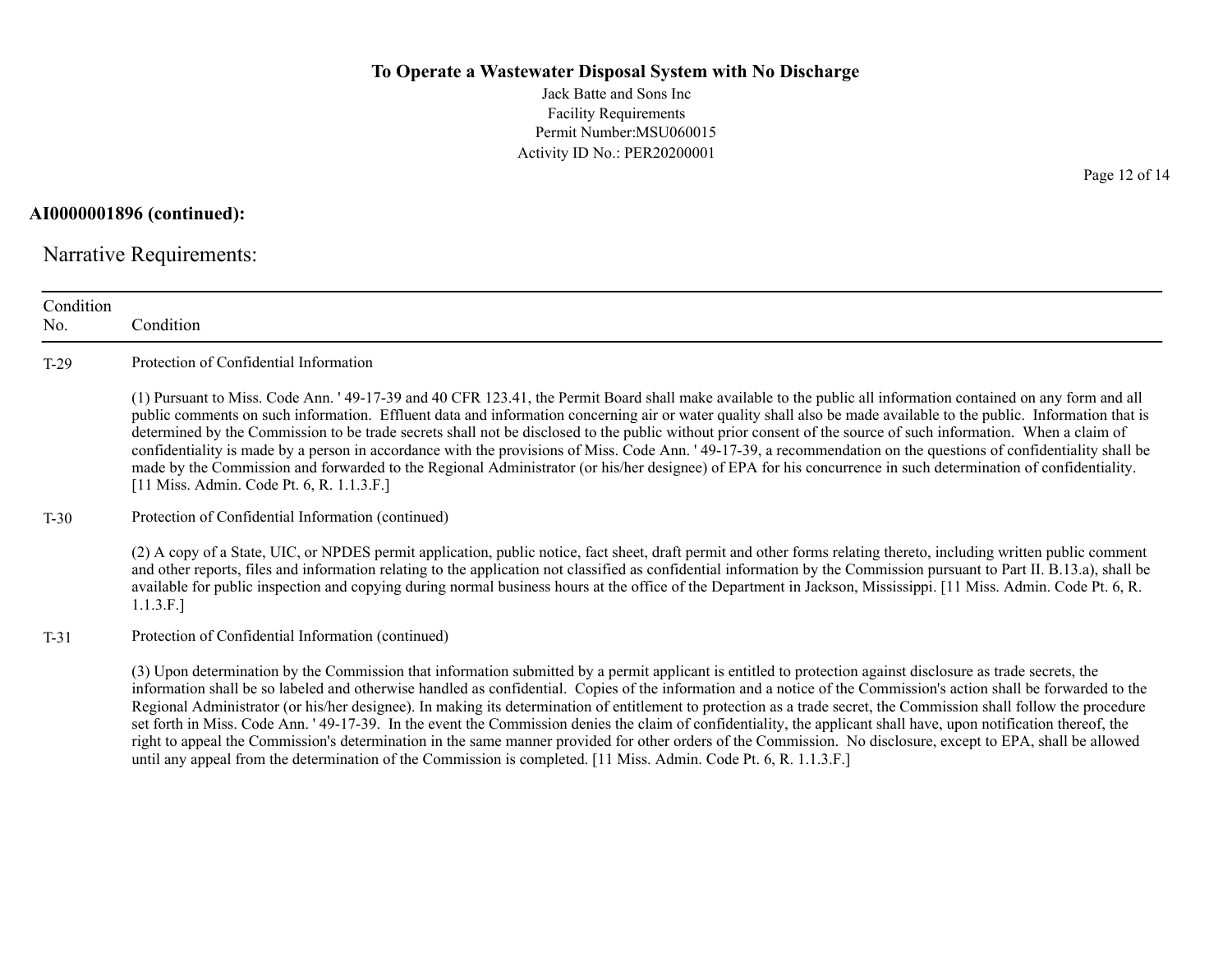Jack Batte and Sons Inc Facility Requirements Permit Number:MSU060015 Activity ID No.: PER20200001

**AI0000001896 (continued):**

Narrative Requirements:

| Condition<br>No. | Condition                                                                                                                                                                                                                                                                                                                                                                                                                                                                                                                                                                                                                                                                                                                                                                                                                              |  |  |
|------------------|----------------------------------------------------------------------------------------------------------------------------------------------------------------------------------------------------------------------------------------------------------------------------------------------------------------------------------------------------------------------------------------------------------------------------------------------------------------------------------------------------------------------------------------------------------------------------------------------------------------------------------------------------------------------------------------------------------------------------------------------------------------------------------------------------------------------------------------|--|--|
| $T-32$           | Spill Prevention and Best Management Plans                                                                                                                                                                                                                                                                                                                                                                                                                                                                                                                                                                                                                                                                                                                                                                                             |  |  |
|                  | Any permittee which has above ground bulk storage capacity, of more than 1320 gallons or any single container with a capacity greater than 660 gallons, of<br>materials and/or liquids (including but not limited to, all raw, finished and/or waste material) with chronic or acute potential for pollution impact on waters of the<br>State and not subject to Mississippi Hazardous Waste Management Regulations or 40 CFR 112 (Oil Pollution Prevention) regulations shall provide secondary<br>containment as found in 40 CFR 112 or equivalent protective measures such as trenches or waterways which would conduct any tank releases to a permitted<br>treatment system or sufficient equalization or treatment capacity needed to prevent chronic/acute pollution impact. [11 Miss. Admin. Code Pt. 6, R. 1.1.4.A(12)(a).]    |  |  |
| $T-33$           | Reopener Clause                                                                                                                                                                                                                                                                                                                                                                                                                                                                                                                                                                                                                                                                                                                                                                                                                        |  |  |
|                  | This permit shall be modified, or alternately, revoked and reissued, to comply with any applicable effluent standard, limitation or storm water regulation issued or<br>approved under Section $301(b)(2)(C)$ , and (D), $304(b)(2)$ , $307(a)(2)$ and $402(p)$ of the Federal Water Pollution Control Act if the effluent standard, limitation or<br>regulation so issued or approved:                                                                                                                                                                                                                                                                                                                                                                                                                                                |  |  |
|                  | 1. Contains different conditions or is otherwise more stringent than any effluent limitation in the permit; or<br>2. Controls any pollutant not limited in the permit. [11 Miss. Admin. Code Pt. 6, R. 1.1.4.F(1).]                                                                                                                                                                                                                                                                                                                                                                                                                                                                                                                                                                                                                    |  |  |
| $T-34$           | <b>Closure Requirements</b>                                                                                                                                                                                                                                                                                                                                                                                                                                                                                                                                                                                                                                                                                                                                                                                                            |  |  |
|                  | Should the permittee decide to permanently close and abandon the premises upon which it operates, it shall provide a Closure Plan to the Permit Board no later<br>than 90 days prior to doing so. This Closure Plan shall address how and when all manufactured products, by-products, raw materials, stored chemicals, and solid<br>and liquid waste and residues will be removed from the premises or permanently disposed of on site such that no potential environmental hazard to the waters of<br>the State will be presented. Closure plan(s) submitted to and approved by Mississippi Department of Environmental Quality for compliance with other<br>environmental regulations will satisfy the closure requirements for those items specifically addressed in the closure plan(s) as long as the closure does not present a |  |  |

potential for environmental hazard to waters of the State. [11 Miss. Admin. Code Pt. 6, R. 1.1.4.A(11).]

Page 13 of 14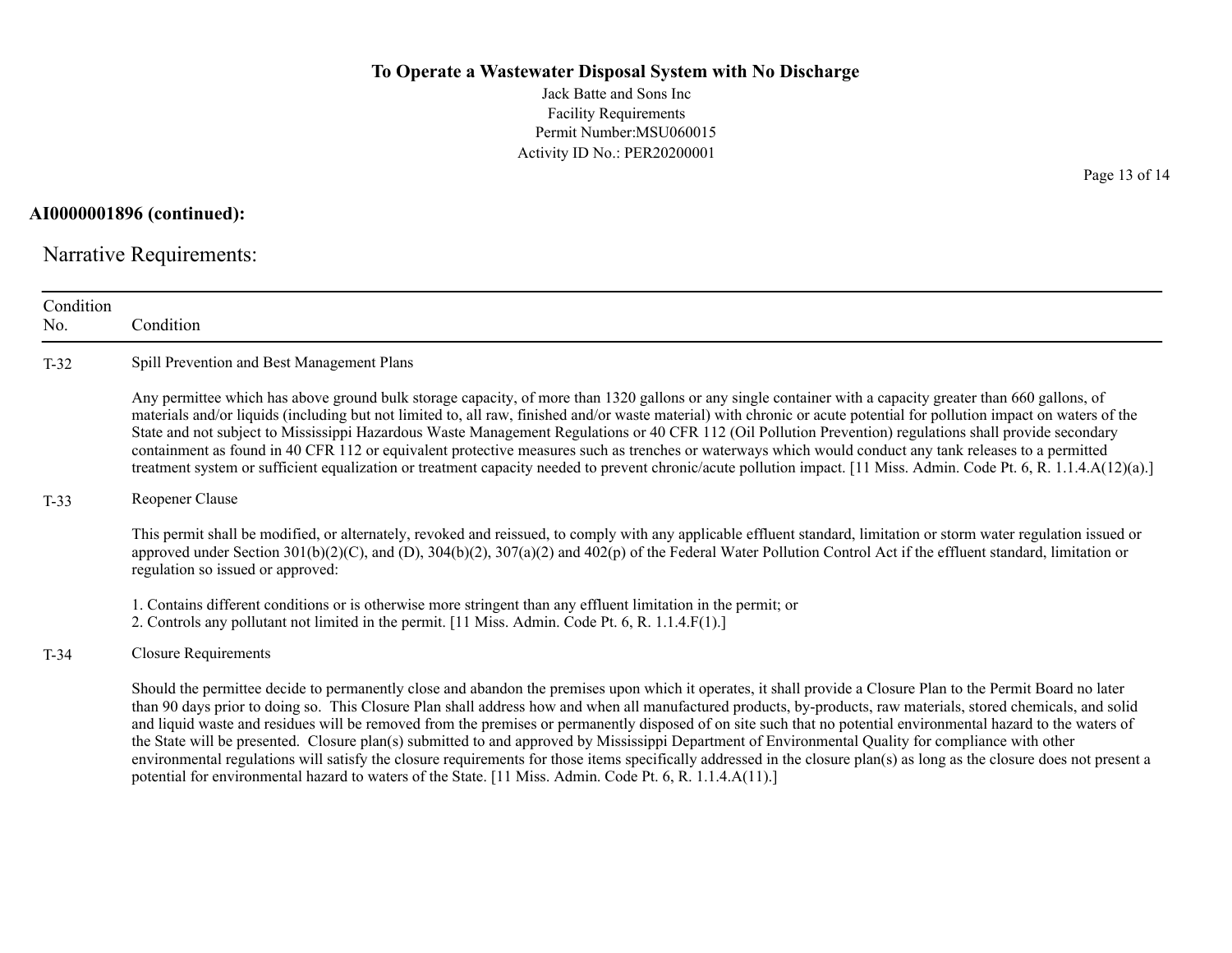Jack Batte and Sons Inc Facility Requirements Permit Number:MSU060015 Activity ID No.: PER20200001

**AI0000001896 (continued):**

Narrative Requirements:

| Condition<br>No. | Condition                                                                                                                                                                                                                                                                                                                                          |
|------------------|----------------------------------------------------------------------------------------------------------------------------------------------------------------------------------------------------------------------------------------------------------------------------------------------------------------------------------------------------|
| $T-35$           | Permit Actions                                                                                                                                                                                                                                                                                                                                     |
|                  | The permit may be modified, revoked and reissued, or terminated for cause. The filing of a request by the permittee for a permit modification, revocation and<br>reissuance, or termination, or a modification of planned changes or anticipated noncompliance, does not stay any permit condition. [11 Miss. Admin. Code Pt. 6, R.<br>1.1.5.C(5). |

Page 14 of 14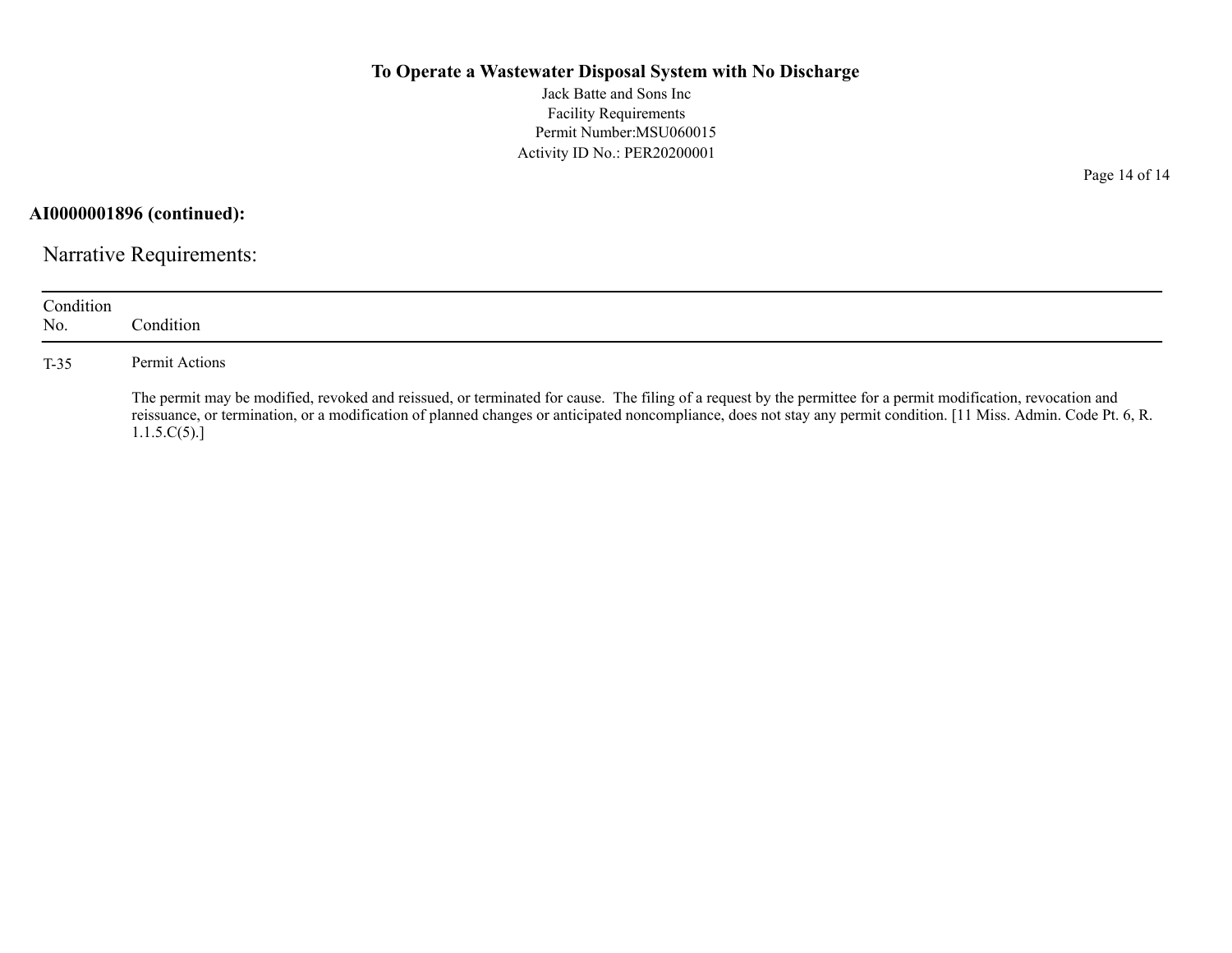# **GENERAL INFORMATION**

221 Smith County Road 35-9 Forest, MS Smith County Jack Batte and Sons Inc

#### **Alternate/Historic Identifiers**

| ID         | <b>Alternate/Historic Name</b>     | <b>User Group</b>        | <b>Start Date</b> | <b>End Date</b> |
|------------|------------------------------------|--------------------------|-------------------|-----------------|
| 1896       | Jack Batte and Sons, Inc.          | Official Site Name       | 4/13/1994         |                 |
| 2812900012 | Jack Batte and Sons Inc            | Air-AIRS AFS             | 10/12/2000        |                 |
| 250000012  | Jack Batte and Sons, Inc.          | Air-Construction         | 1/27/1998         |                 |
| 250000012  | Jack Batte and Sons, Inc.          | Air-Title V Operating    | 11/2/1999         | 11/1/2004       |
| 250000012  | Jack Batte and Sons, Inc.          | Air-Construction         | 9/23/1999         |                 |
| MSR000989  | Jack Batte and Sons, Inc.          | GP-Baseline              | 4/13/1994         | 11/8/2000       |
| MS0056961  | Jack Batte and Sons, Inc.          | Water - NPDES            | 9/10/2001         | 5/12/2006       |
| MSR000989  | Jack Batte and Sons, Inc.          | GP-Baseline              | 11/8/2000         | 1/4/2006        |
| 250000012  | Jack Batte and Sons, Inc.          | Air-Title V Operating    | 5/2/2005          | 4/30/2010       |
| MSU050103  | Jack Batte and Sons Inc            | Water - SOP              | 10/5/2005         | 5/12/2006       |
| MSR000989  | Jack Batte and Sons, Inc.          | GP-Baseline              | 1/4/2006          | 9/30/2010       |
| 250000012  | Jack Batte and Sons, Inc.          | Air-Title V Fee Customer | 11/2/1999         |                 |
| MSG170007  | Jack Batte and Sons, Inc.          | <b>GP-Wet Deck</b>       | 5/10/2006         | 6/27/2011       |
| MSU060015  | Jack Batte and Sons Inc            | Water - SOP              | 5/12/2006         | 4/7/2011        |
| 250000012  | Jack Batte and Sons Inc            | Air-Title V Operating    | 6/29/2010         | 5/31/2015       |
| MSR000989  | Jack Batte and Sons, Inc.          | GP-Baseline              | 11/16/2010        | 1/8/2016        |
| MSU060015  | Jack Batte and Sons Inc            | Water - SOP              | 4/7/2011          | 3/31/2016       |
| MSG170007  | Jack Batte and Sons Inc            | <b>GP-Wet Deck</b>       | 6/27/2011         | 4/30/2016       |
| MSU060015  | Jack Batte and Sons Inc            | Water - SOP              | 9/17/2015         | 3/24/2020       |
| 250000012  | Jack Batte and Sons Inc            | Air-Title V Operating    | 11/10/2015        | 10/31/2020      |
| MSR000989  | Jack Batte and Sons, Inc.ADAM TEST | GP-Baseline              | 1/8/2016          | 10/31/2020      |
|            | <b>Branch</b>                      | Branches Group - Air     | 7/18/2017         |                 |
|            | Branch                             | Branches Group - Water   | 7/18/2017         |                 |